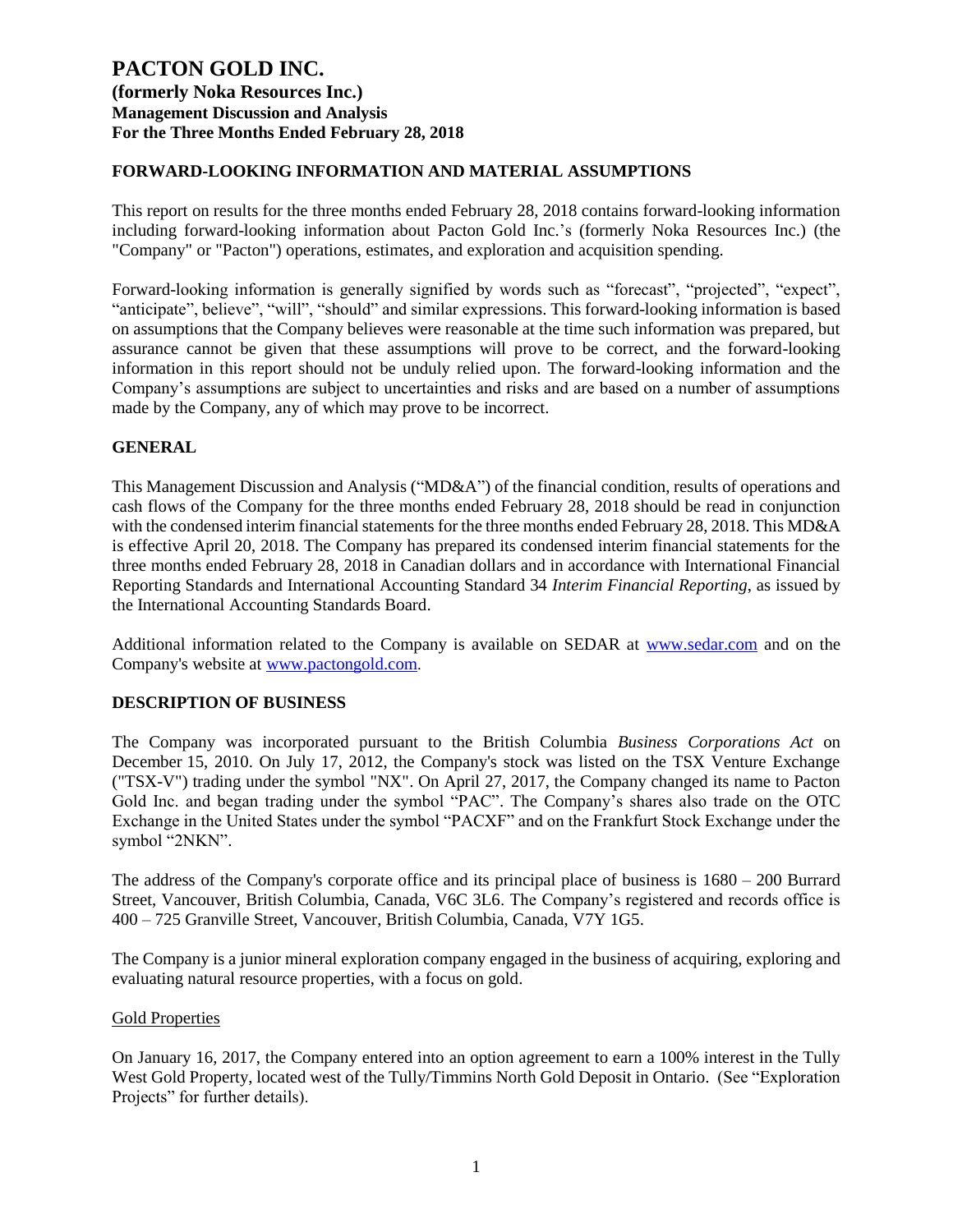On May 23, 2017, the Company entered into two options agreements to earn 100% interests in mineral claims located in the Red Lake Mining District in Ontario. (See "Exploration Projects" for further details).

On March 28, 2018, the Company acquired 100% of the issued and outstanding shares of CTTR Gold Pty. Ltd. ("CTTR"), an Australian proprietary limited company. CTTR holds applications to nine tenement licenses for a mineral property group in the Pilbara Region of Western Australia.

The 492 km<sup>2</sup> Property is an advanced gold project portfolio that will target conglomerate gold occurrences within the eastern extension of the Pilbara conglomerate gold play. See property map at [http://pactongold.com/Pacton\\_Aus\\_Regional\\_Fig1.pdf.](http://pactongold.com/Pacton_Aus_Regional_Fig1.pdf)

Pacton has commenced compiling and reviewing historical reports and data on the Property and collating other available datasets prior to planning a first-pass field evaluation programme, which will likely comprise of detailed mapping to define key stratigraphic units, rock-chip, soil and stream sediment sampling and metal detecting. Pacton intends to initiate negotiations with the relevant Native Title representative bodies, representing an integral step towards the Company's tenement license applications being granted by the Department of Mines, Industry Regulation and Safety. The Company will commence the heritage notice process to allow for tenure to be cleared for on-ground exploration activities.

On April 5, 2018, the Company entered into a letter of intent ("LOI") whereby the Company can earn up to an 80% interest in Arrow (Pilbara) Pty. Ltd. ("Arrow Pilbara"), an Australian proprietary limited exploration company. Arrow Pilbara holds two granted tenement licenses and two applications for licenses in the Pilbara Region of Western Australia.

#### Other Properties

Pacton holds a 40% interest in the Carpenter Lake Property, which is under joint venture with ALX Uranium Corp. ("ALX"). ALX exercised their option to earn a 60% interest in November 2014 and acts as the operator.

The Company has not yet determined whether its properties contain reserves that are economically recoverable. The recoverability of amounts shown for resource properties and related deferred exploration expenditures are dependent upon the discovery of economically recoverable reserves, confirmation of the Company's interest in the underlying mineral claims, the ability of the Company to obtain necessary financing to complete the development of the resource properties and upon future profitable production or proceeds from the disposition thereof.

#### **EXPLORATION PROJECTS**

#### Tully West Gold Property

On January 16, 2017, the Company entered into an option agreement to earn a 100% interest in the Tully West Gold Property. The Tully West Gold Project hosts the western extension of the Tully Gold Deposit and is situated approximately 33 kilometres northeast of Timmins, Ontario. Under the terms of the agreement, the Company must make cash payments and issue common shares of the Company as follows:

- Issue 1,300,000 common shares of the Company (issued on January 25, 2017 and valued at \$117,000) and pay \$25,000 (paid) within five days of approval by the TSX-V, which was received January 25, 2017;
- Issue 1,300,000 common shares of the Company on or before January 25, 2018 (issued);
- Pay \$80,000 on or before February 15, 2018 (paid); and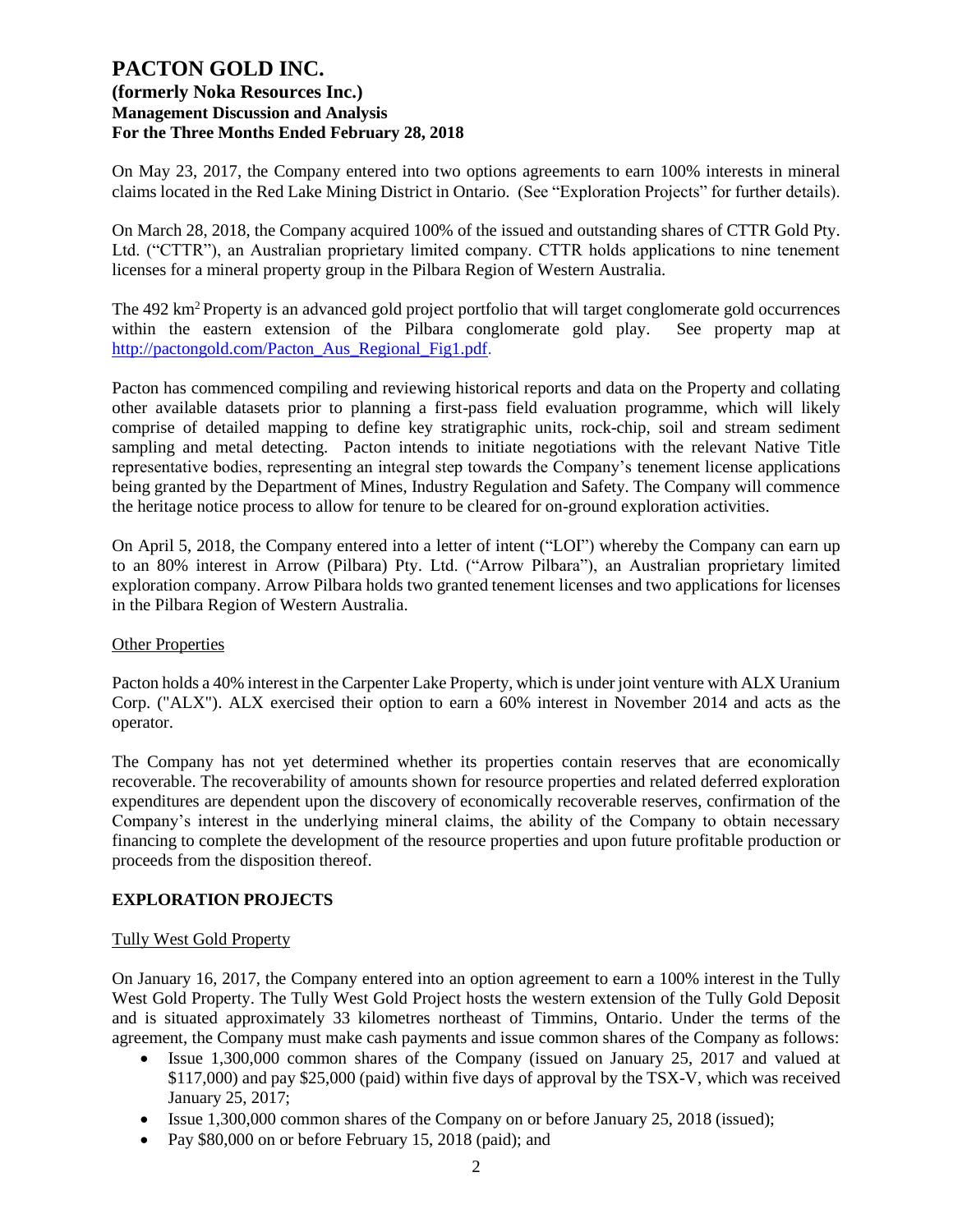**(formerly Noka Resources Inc.) Management Discussion and Analysis For the Three Months Ended February 28, 2018**

• Issue 1,300,000 common shares of the Company and pay \$110,000 on or before January 25, 2019.

If the Company completes an equity financing for gross proceeds in excess of \$1,000,000 (excluding flowthrough proceeds), the remaining option payments are due within ten days of closing of the equity financing.

The Company must also incur exploration expenditures as follows:

- \$250,000 on or before January 16, 2018 (incurred);
- An additional \$500,000 on or before January 25, 2019; and
- An additional \$500,000 on or before January 25, 2020.

The vendors retain a 2.5% net smelter return royalty ("NSR"), of which two-fifths (1%) can be repurchased by the Company for an aggregate \$1,000,000.

On June 21, 2017, the Company announced assay results from the first two drill holes from its reconnaissance exploration program on the Tully West Gold Project. Four holes totaling 1,149 metres (or "m") were drilled. Step out drilling in 2013 by SGX Resources Inc. ("SGX") encountered high grade gold mineralization in drill hole #13-38, which intersected 36.7 g/tonne (or "g/t") Au (uncut) over 6.3 metres, 185 metres vertically below surface. This intercept occurred approximately 300 metres west of the previously established limits of the Tully Gold Deposit. Coarse visible gold was observed in the drill hole within a broad zone of mineralized quartz and carbonate veining within the host altered volcanic tuff, identical to the main Tully Deposit to the east.

The drill campaign was designed to initially validate historical intercepts with step out holes to the east and west, and to also confirm continuity of mineralization. The first two drill holes successfully identified 9 disparate auriferous en echelon vein systems and validated the historical intercepts and the presence of a gold system at depth.

The first drill hole, PAC-17-01, was spotted approximately 4.0 m south of drill hole SGX-13-38 and was designed to twin the previous drill hole. Drill hole PCA-17-01 encountered multiple en echelon auriferous quartz carbonate vein zones hosted within a mafic tuff dipping approximately 60 degrees north (see table below). Positive drill results from PAC-17-01 yielded 6.75 g/t Au over 0.8 m from 145.0 m to 145.8 m and 3.97 g/t Au over 0.5 m from 220.0 m to 220.5 m (see table below).

| <b>PAC-17-01</b> | <b>From</b><br>(m) | To<br>(m) | Width<br>$(m)$ * | <b>Vertical</b><br><b>Depth</b><br>(m) | Grade<br>$g/t$ Au |
|------------------|--------------------|-----------|------------------|----------------------------------------|-------------------|
|                  | 100.5              | 102.0     | 1.5              | 85                                     | 2.43              |
|                  | 110.0              | 111.0     | 1.0              | 93                                     | 1.30              |
|                  | 119.0              | 121.3     | 2.3              | 100                                    | 1.66              |
|                  | 145.0              | 145.8     | 0.8              | 122                                    | 6.75              |
|                  | 150.0              | 150.5     | 0.5              | 127                                    | 1.53              |
|                  | 154.0              | 154.6     | 0.6              | 130                                    | 1.60              |
|                  | 220.0              | 220.5     | 0.5              | 185                                    | 3.97              |
|                  | 225.4              | 226.9     | 1.5              | 188                                    | 1.77              |
|                  | 367.1              | 368.0     | 0.9              | 304                                    | 1.23              |

\*Drilled widths are currently reported. True widths are not known at this time.

Drill hole PAC-17-02 was spotted and drilled 25 metres east of PAC-17-01 and encountered 5.55  $g/t$  Au over 2.5 m from 98.0 m to 100.50 m, including 18.3 g/t Au over 0.7 m from 98.8 m to 99.5 m. As with drill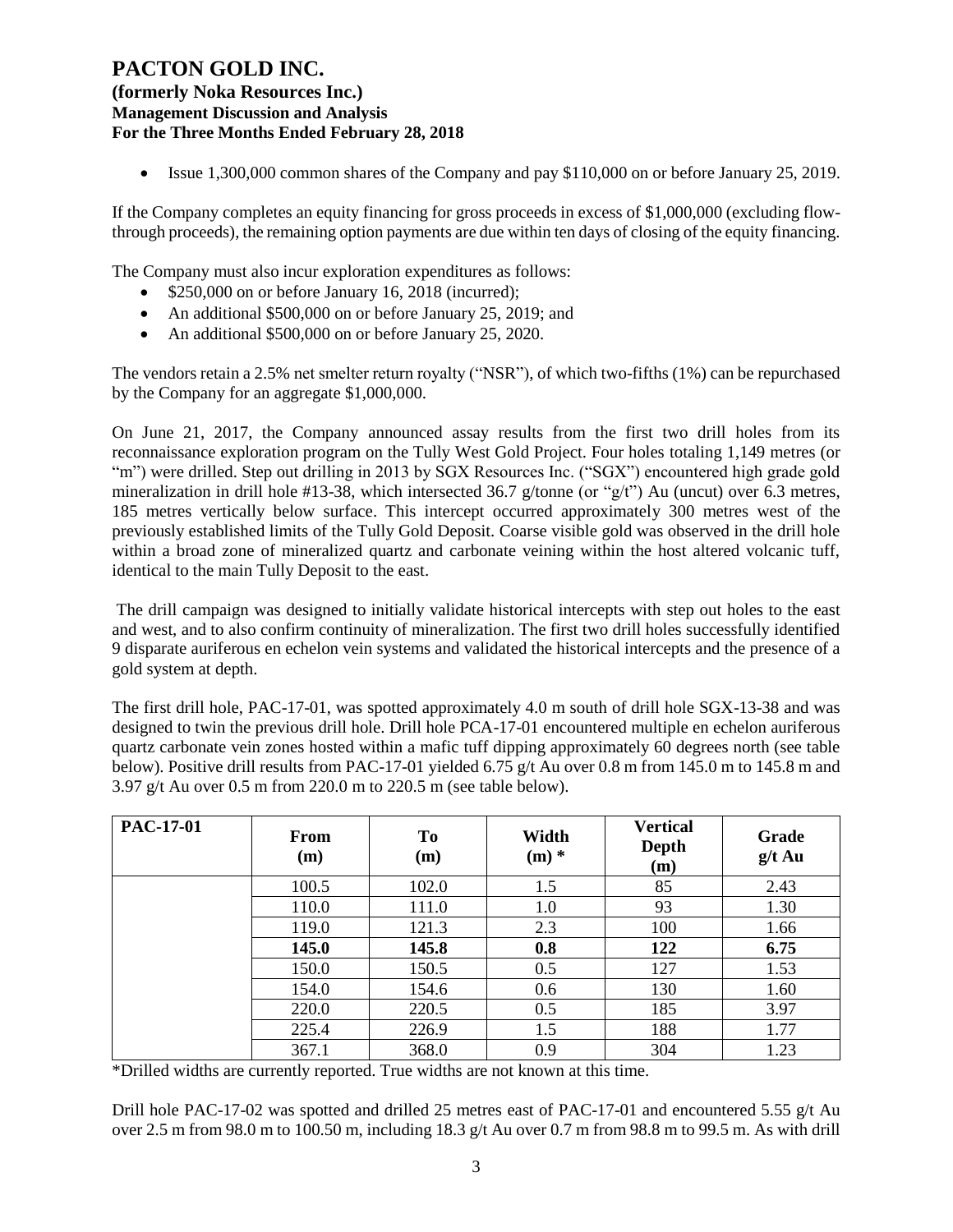| <b>PAC-17-02</b> | From<br>(m) | <b>To</b><br>(m) | Width<br>$(m)$ * | <b>Vertical</b><br>Depth<br>(m) | Grade<br>$g/t$ Au |
|------------------|-------------|------------------|------------------|---------------------------------|-------------------|
|                  | 76.7        | 78.1             | 1.4              | 63                              | 1.28              |
|                  | 98.0        | 100.5            | 2.5              | 82                              | 5.55              |
| "including"      | 98.8        | 99.5             | 0.7              | 81                              | 18.3              |
|                  | 101.7       | 102.6            | 0.9              | 85                              | 2.60              |
|                  | 162.0       | 170.0            | 8.0              | 140                             | 0.95              |
| "including"      | 164.0       | 165.0            | 1.0              | 137                             | 2.54              |
| "including"      | 168.0       | 170.0            | 2.0              | 140                             | 1.16              |
|                  | 194.5       | 195.0            | 0.5              | 162                             | 2.29              |
|                  | 225.0       | 226.0            | 1.0              | 187                             | 2.40              |
|                  | 231.6       | 232.1            | 0.5              | 193                             | 1.82              |
|                  | 339.8       | 347.6            | 7.8              | 296                             | 0.43              |
|                  | 377.5       | 378.0            | 0.5              | 325                             | 2.0               |

hole PAC-17-01, the second drill hole PAC-17-02 also intersected stacked multiple en echelon quartz carbonate vein systems hosting gold.

\*Drilled widths are currently reported. True widths are not known at this time.

Drill hole PAC-17-03 deviated and was terminated at 216 metres in the ultramafic footwall. This hole did, however, encounter a quartz carbonate vein system with appreciable sulphides from 102.6 to 109.8 metres and returned an intercept of **.70 g/t Au over 7.2 metres**. Drill hole PAC-17-04 was collared approximately 2 metres north of PAC-17-03 and encountered the favourable stratigraphy (mafic tuff) hosting auriferous quartz carbonate veins, with an intercept from 98.5 to 101.0 metres of **.56 g/t Au over 2.5 metres**. The drill hole, however, was terminated early at 114 metres after intersecting an impenetrable sand seam. The program was concluded at this point based upon budgetary considerations.

The host volcanic tuff unit is readily detectible by geophysics and has been traced for over 2,000 m in both eastern and western directions away from the main deposit. The Tully Deposit is interpreted to be a series of auriferous shallow dipping (extensional or ladder) stacked vein sets within a sub vertical competent mafic tuff host that is bounded by ultramafic volcanic rocks to the south and sediments to the north. This host sequence of rocks all lie within a regional east-west fault corridor, a northern splay from the Porcupine-Destor Fault. The Tully Gold Deposit has been drilled over a 1,000 m strike length to date, and to depths of over 600 m, remaining open along strike and to depth. The Creighton property, which is the western extension of the Tully Deposit, currently possesses an additional 480 m striking to the southwest of the current drilling to the southern claim boundary.

This program was carried out under the supervision of Peter Caldbick, P.Geo., of Pacton Gold Inc., the qualified person responsible for the technical information presented above.

The drill core was split with half sent to an accredited laboratory, Actlabs in Timmins, Ontario, and fire assayed with an AA and gravimetric finish. Whole metallic assays are performed on samples containing visible gold. Check assays were also performed on pulps and rejects, as well, blanks and standards were inserted into the sample stream for QA/QC purposes.

#### Red Lake Project

On May 10, 2017, the Company entered into an option agreement to earn a 100% interest in 34 mineral claims and 2 mineral patents in the Red Lake Mining District, located in Ontario. Under the terms of the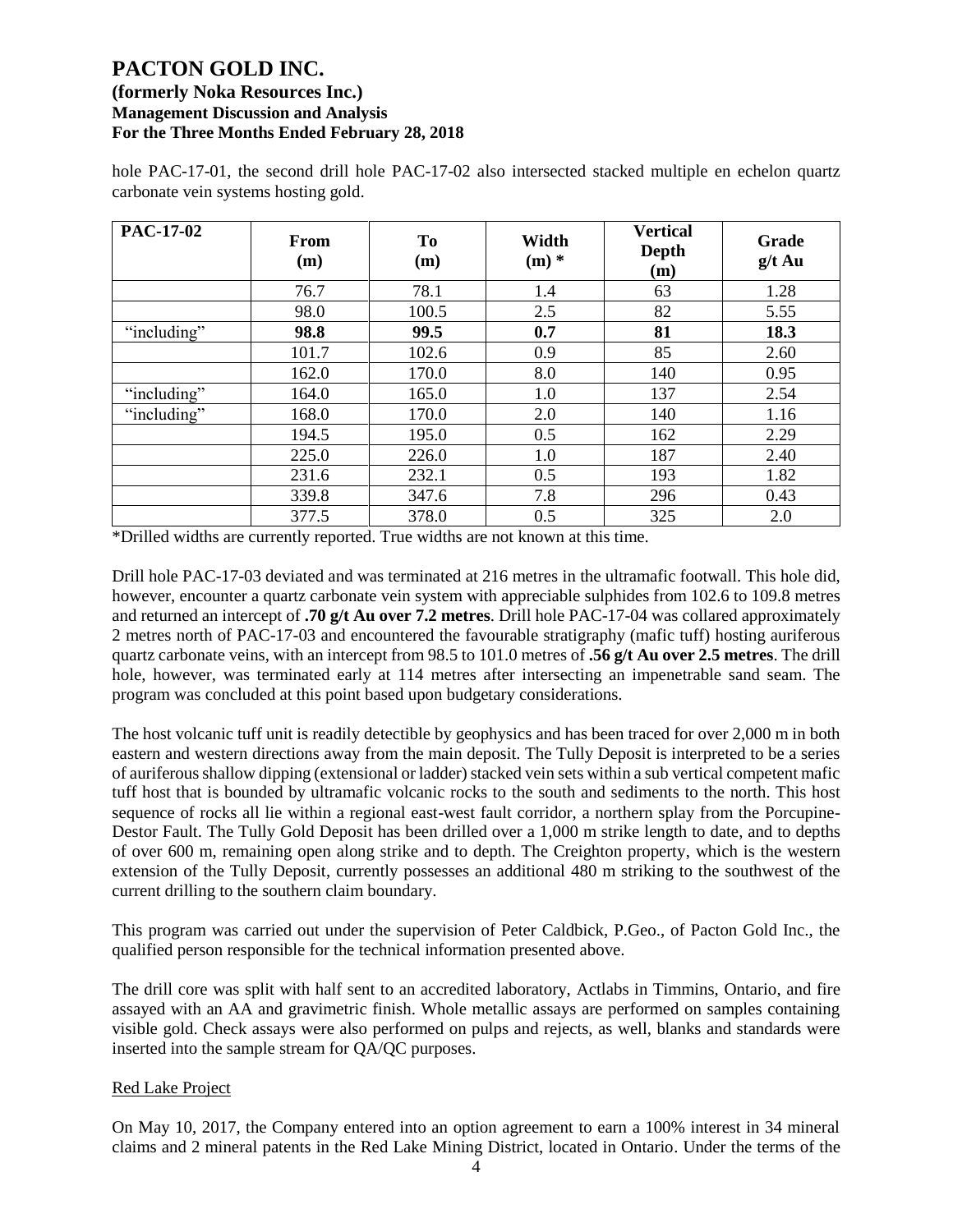agreement, the Company was required to make cash payments and issue common shares of the Company as follows:

- Issue 1,200,000 common shares of the Company (issued and valued at \$168,000) and pay \$75,000 (paid) within five days of approval by the TSX-V, which was received on May 19, 2017;
- Issue 1,000,000 common shares of the Company and pay \$75,000 on or before May 19, 2018;
- Issue 1,000,000 common shares of the Company and pay \$75,000 on or before May 19, 2019; and
- Issue 1,000,000 common shares of the Company and pay \$75,000 on or before May 19, 2020.

The vendor retained a NSR varying from 0.25% to 2.25%, of which one-half could be repurchased by the Company, at a rate of \$250,000 per 0.25%.

Subsequent to February 28, 2018, the Company provided notice of termination on the option agreement to the vendor. During the three months ended February 28, 2018, the Company recorded an impairment of exploration and evaluation assets of \$243,000 as a result of the termination.

On May 23, 2017, the Company entered into an option agreement to earn a 100% interest in 14 mineral claims in the Red Lake Mining District, located in Ontario. Under the terms of the agreement, the Company must make cash payments and issue common shares of the Company as follows:

- Issue 300,000 common shares of the Company (issued and valued at \$42,000) and pay \$16,000 (paid) within five days of approval by the TSX-V, which was received on May 26, 2017;
- Pay \$12,000 on or before May 26, 2018;
- Pay \$16,000 on or before May 26, 2019; and
- Pay \$26,000 on or before May 26, 2020.

The claims are subject to an underlying 2% NSR.

On May 23, 2017, the Company entered into an additional option agreement to earn a 100% interest in 30 additional mineral claims in the Red Lake Mining District, located in Ontario. Under the terms of the agreement, the Company must make cash payments and issue common shares of the Company as follows:

- Issue 2,500,000 common shares of the Company within five days of approval by the TSX-V, which was received on May 26, 2017 (issued and valued at \$350,000);
- Pay \$100,000 on or before May 26, 2018; and
- Pay \$150,000 on or before May 26, 2019.

The vendors retain a 2.5% NSR, of which two-fifths (1%) can be repurchased by the Company for \$1,500,000.

#### Carpenter Lake Property

On May 28, 2013, the Company entered into an agreement to acquire a 100% interest in 34 mineral claims located in the Athabasca Basin Region of northern Saskatchewan. Consideration for the acquisition was the issuance of 200,000 common shares (issued and valued at \$380,000). The Company paid a finder's fee of 10,000 common shares (issued and valued at \$19,000).

On January 13, 2014, the Company granted an option to Alpha Exploration Inc. ("Alpha", now ALX) to earn a 60% interest in the Company's Clearwater/Carpenter Lake property. Under the terms of the agreement, ALX was required to make cash and share payments as follows:

• Cash payment of \$12,500 upon approval of the agreement by the TSX-V (received);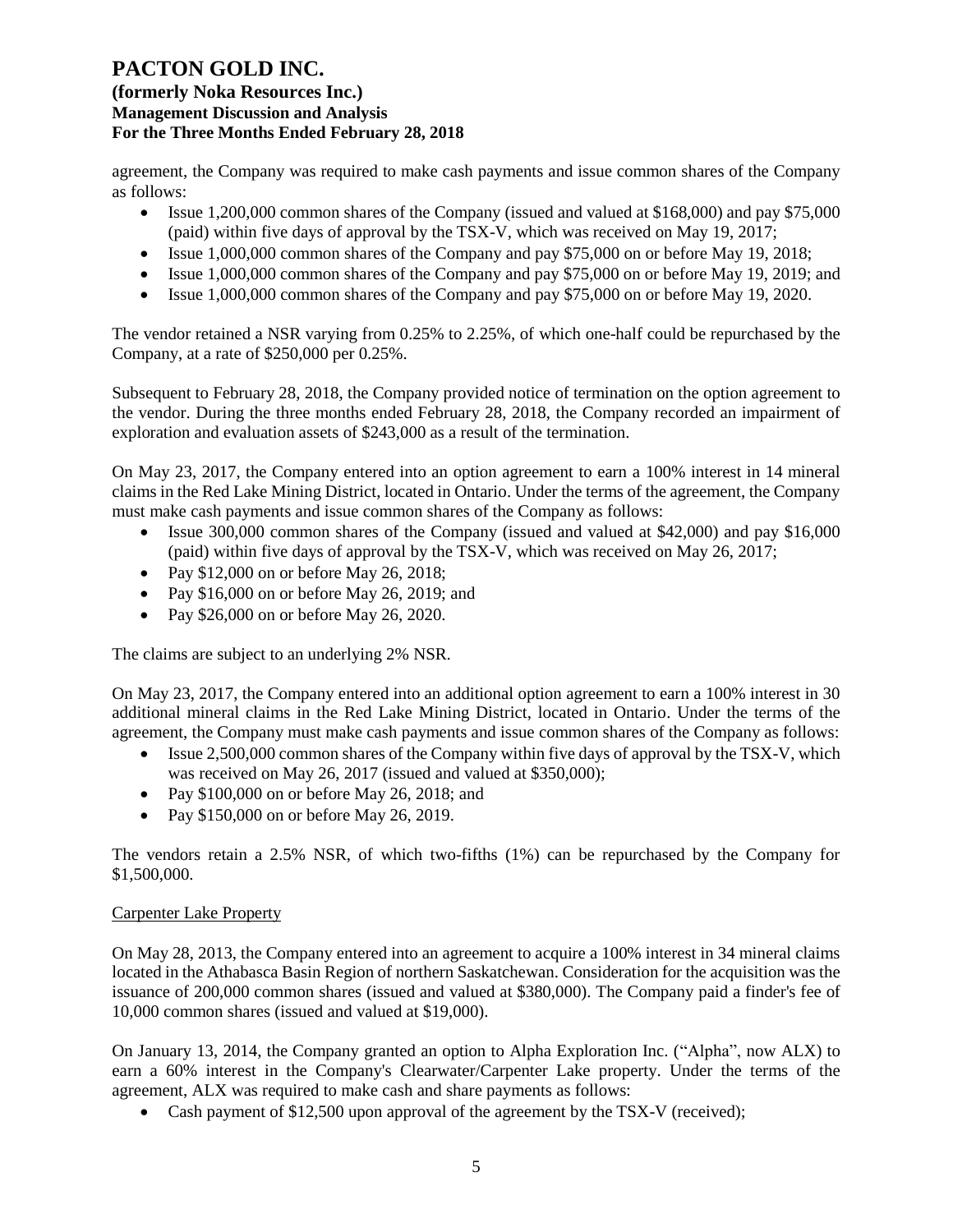**(formerly Noka Resources Inc.) Management Discussion and Analysis For the Three Months Ended February 28, 2018**

- Issuance of 100,000 common shares within 10 days of approval by the TSX-V (received and valued at \$59,000);
- Cash payment of \$12,500 and issuance of 100,000 common shares on the first anniversary of approval by the TSX-V:
- Cash payment of \$12,500 and issuance of 100,000 common shares on the second anniversary of approval by the TSX-V; and
- Cash payment of \$12,500 and issuance of 100,000 common shares on the third anniversary of approval by the TSX-V.

Alpha must also incur a total of \$1,250,000 in exploration expenditures on the property as follows:

- \$250,000 by the first anniversary of approval by the TSX-V;
- A further \$250,000 by the second anniversary of approval by the TSX-V; and
- A further \$750,000 by the third anniversary of approval by the TSX-V.

On November 6, 2014, ALX provided the Company with its Notice of Exercise on the option to earn a 60% interest in the Clearwater/Carpenter Lake Property. The Company received the \$37,500 in cash payments due from the first through third anniversaries and the 300,000 common shares (valued at \$27,000). A joint venture was formed between ALX (60%) and Pacton (40%) for the further development of the property, with ALX serving as the operator.

Presently, the property is subject to a NSR of 2%, which is owed to the original vendors (the "Underlying NSR"). The Underlying NSR rate was reduced from 5% to 2% by Pacton through the issuance of 300,000 common shares of the Company on October 27, 2014 (valued at \$90,000).

At November 30, 2016, the Company determined that the value of the Property was impaired due to a lack of recent exploration work by Alpha (now ALX). The Property was written down to \$226,000, which is the Company's estimated realizable value of the Property. Management intends to further explore the Property either on its own or in partnership with ALX.

#### Birch Gold Project

On March 10, 2017, the Company entered into an option agreement to earn a 100% interest in the Birch Gold Property, located in Ontario. Under the terms of the agreement, the Company must make cash payments and issue common shares of the Company as follows:

- Issue 900,000 common shares of the Company within five days of approval by the TSX-V, which was received on March 22, 2017 (issued and valued at \$81,000);
- Pay \$75,000 by April 21, 2017 (paid);
- Issue 900,000 common shares of the Company and pay \$75,000 on or before March 22, 2018;
- Issue 900,000 common shares of the Company and pay \$75,000 on or before March 22, 2019;
- Issue 900,000 common shares of the Company and pay \$75,000 on or before March 22, 2020; and
- Issue 900,000 common shares of the Company and pay \$75,000 on or before March 22, 2021.

The Company must also incur exploration expenditures as follows:

- \$150,000 on or before March 22, 2018;
- An additional \$300,000 on or before March 22, 2019;
- An additional \$350,000 on or before March 22, 2020; and
- An additional \$500,000 on or before March 22, 2021.

The Property is subject to a 2% NSR.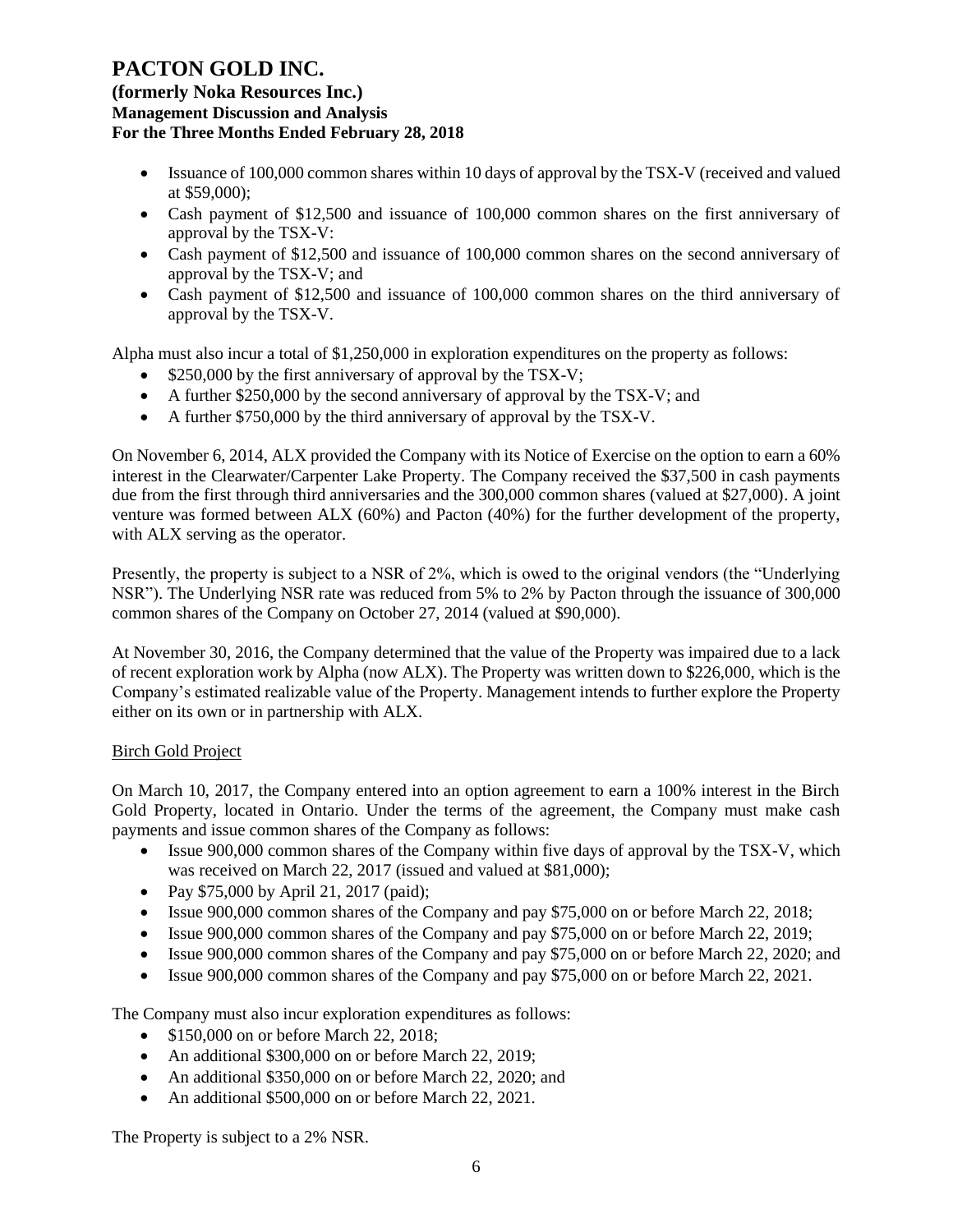## **(formerly Noka Resources Inc.) Management Discussion and Analysis For the Three Months Ended February 28, 2018**

On March 10, 2017, the Company entered into an option agreement to earn a 100% interest in the Uchi Gold Property, located in Ontario. Under the terms of the agreement, the Company must make cash payments and issue common shares of the Company as follows:

- Issue 250,000 common shares of the Company within five days of approval by the TSX-V, which was received on March 22, 2017 (issued and valued at \$22,500);
- Pay \$15,000 by April 21, 2017 (paid);
- Issue 250,000 common shares of the Company and pay \$15,000 on or before March 22, 2018;
- Issue 250,000 common shares of the Company and pay \$15,000 on or before March 22, 2019;
- Issue 250,000 common shares of the Company and pay \$15,000 on or before March 22, 2020; and
- Issue 250,000 common shares of the Company and pay \$15,000 on or before March 22, 2021.

The vendor retains a 2.5% NSR, of which two-fifths (1%) can be repurchased by the Company for an aggregate \$1,000,000 within 180 days of a public announcement of a positive feasibility study on the project.

The Company determined it would not make the option payments due March 22, 2018. An impairment charge of \$211,820 was recognized in net loss for the year ended November 30, 2017.

#### Lincoln Property

On April 21, 2016, and as amended June 15, 2016, the Company entered into an option agreement to acquire a 100% interest in the Lincoln Property, a lithium project in Nevada. Consideration for the option is as follows:

- Issue 1,500,000 common shares to the optionor upon acceptance of the transaction by the TSX-V (issued on July 4, 2016 and valued at \$195,000); and
- Cash payment of \$50,000 within five days of acceptance by the TSX-V (paid).

At November 30, 2016, the Company determined that the value of the Property was impaired. The Property was written down to \$100,000. On January 1, 2017, and as amended on July 11, 2017 and March 14, 2018, the Company reached an agreement to sell the Property for \$100,000. The purchaser is required to pay the \$100,000 by June 30, 2018.

#### Duxbury Property

On June 28, 2016, and as amended March 10, 2017, the Company entered into an option agreement to acquire a 100% interest in the Duxbury Property, a lithium project in Quebec. Consideration for the option was the issuance of 1,000,000 common shares to the optionor within five days of acceptance of the transaction by the TSX-V (issued on July 6, 2016 and valued at \$130,000).

The vendor retains a 2% NSR, of which the Company may repurchase one-half (1%) for \$1,000,000.

At November 30, 2017, the Duxbury property was written down to \$nil.

#### Corning Creek Property

On April 20, 2011, and as amended December 31, 2011, the Company entered into an option agreement to acquire a 100% interest in the mineral claims comprising the Corning Creek Property, except for mineral claim 831925, subject to a 2% NSR. Consideration for the option was as follows:

• Cash payment of \$35,000 (paid) within 10 days of the Company's shares being listed on the TSX-V (July 17, 2012); and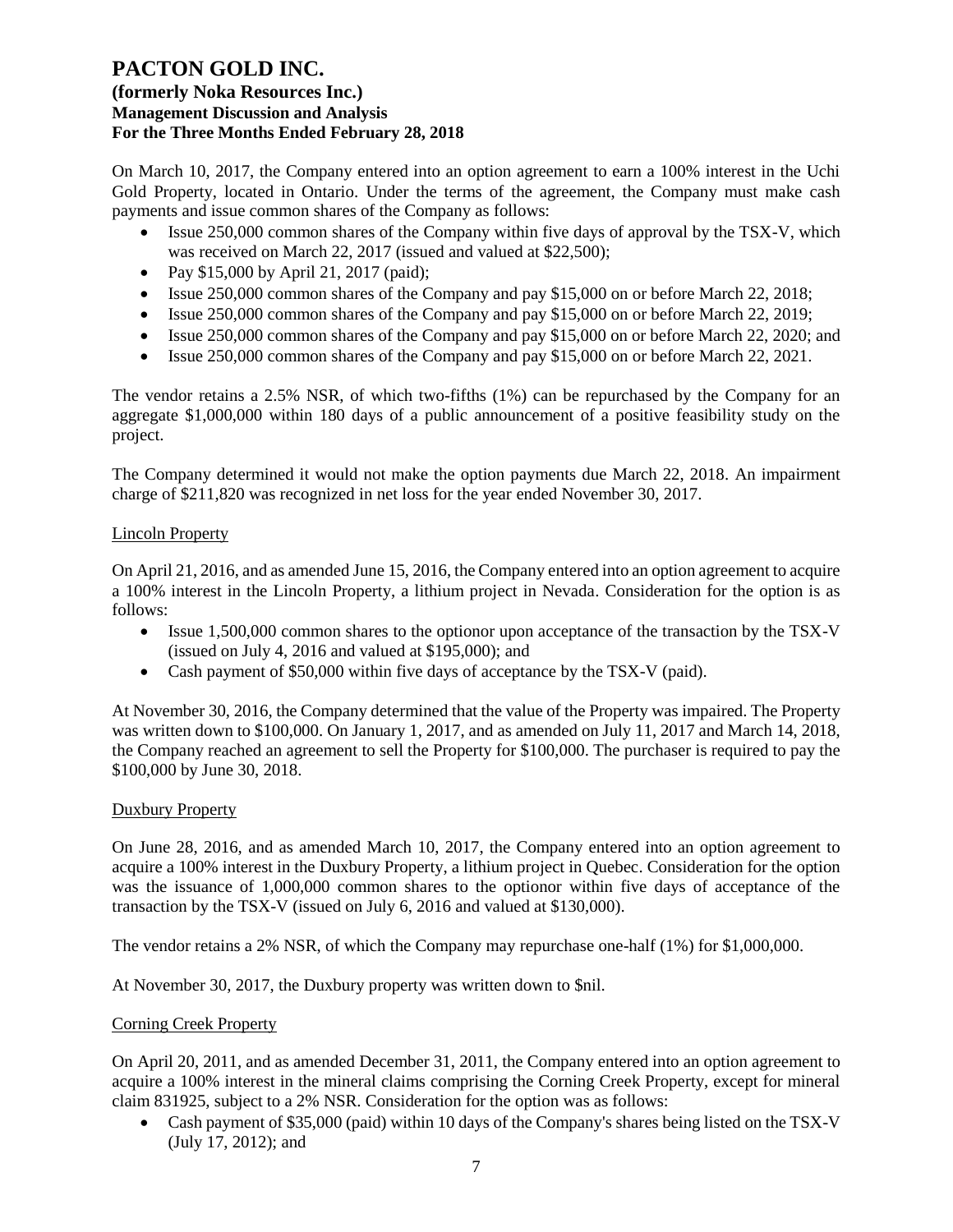## **(formerly Noka Resources Inc.) Management Discussion and Analysis For the Three Months Ended February 28, 2018**

• Issuance 20,000 common shares (issued and valued at \$40,000).

The Company had the sole and exclusive option to purchase the NSR at a purchase price of \$1,000,000 for each percentage point bought back during the five-year period commencing from the date upon which the property is put into commercial production.

On June 29, 2011, the Company entered into an option agreement to earn a 100% interest in mineral claim 831925, which forms part of the Corning Creek Property. Consideration for the option was a cash payment of \$5,000 (paid) within 10 days of the Company's share being listed on the TSX-V.

The option agreement was subject to a 3% NSR. The Company could acquire the first 2% of the NSR by paying \$500,000 for each percentage point bought back. The final 1% could be purchased, for a negotiated amount, after commercial production commences.

During the year ended November 30, 2014, the Corning Creek Property was deemed to be impaired and written down to \$1. During the year ended November 30, 2017, the Corning Creek Property was written down to \$nil.

## **RESULTS OF OPERATIONS**

## **Three Months Ended February 28, 2018**

During the three months ended February 28, 2018, the Company reported a net loss of \$405,275 (2017 - \$34,829). The Company's loss included expenditures as follows:

- Consulting fees of \$340,483 (2017 \$2,000) were higher due to additional consultants engaged and a reallocation of the services provided;
- Management fees of \$nil (2017 \$7,500) were lower in 2018, as there were no CEO fees charged in Q1 2018;
- Office and miscellaneous of \$4,850 (2017 \$89) increased due to travel costs;
- Professional fees of \$31,521 (2017 \$7,685) were higher due to an increase in legal fees;
- Rent of \$9,000 (2017 \$nil) was due to rent not being charged to the Company until the last three months of 2017;
- Shareholder communications and investor relations of \$2,905 (2017 \$562) was higher in 2018 due to timing of expenditures;
- Transfer agent and filing fees of \$15,720 (2017 \$16,723) were similar for the same period in the prior year; and
- Impairment of exploration and evaluation assets of \$243,000 (2017 \$nil) was related to the termination of one of the option agreements on the Red Lake Property.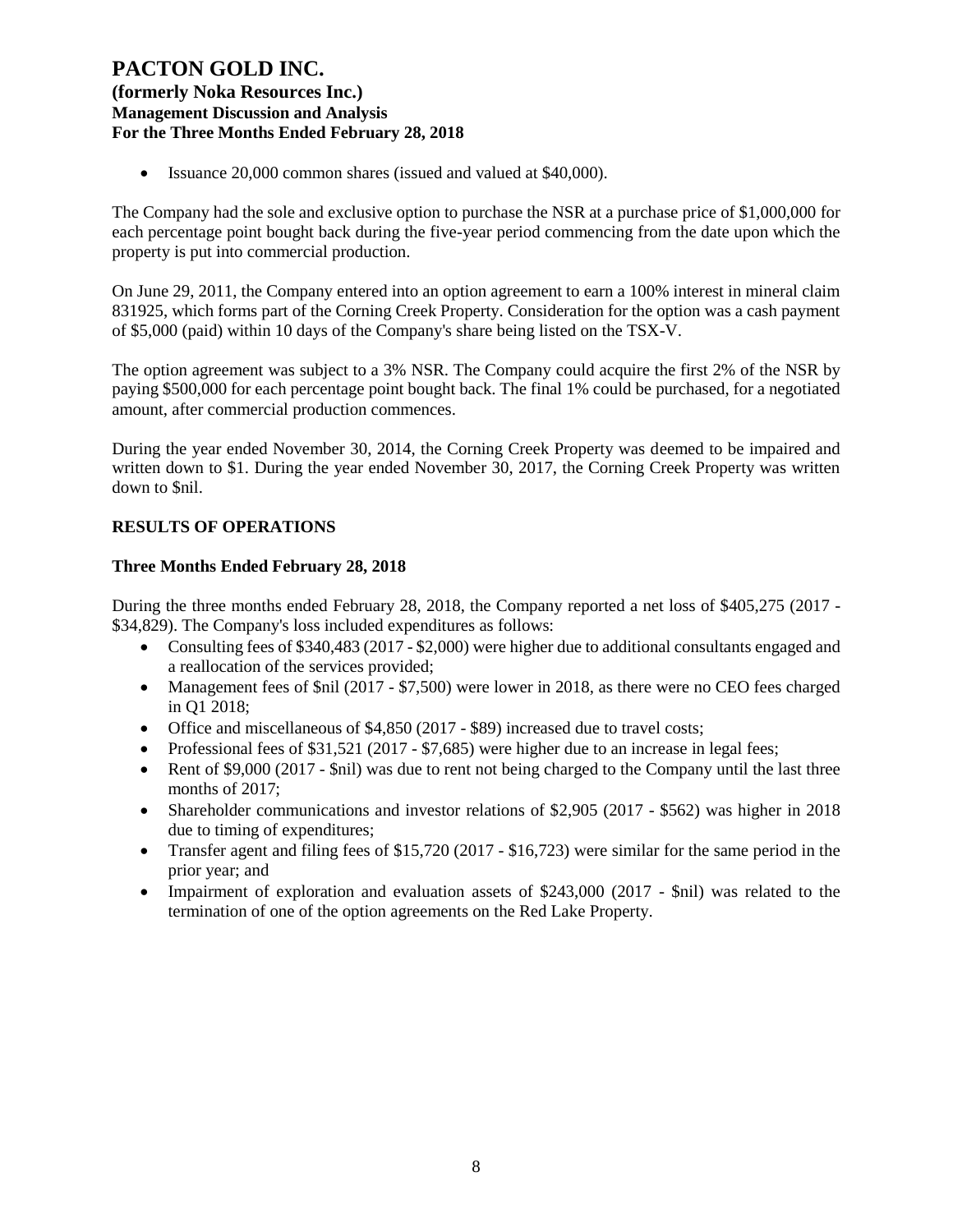**(formerly Noka Resources Inc.) Management Discussion and Analysis For the Three Months Ended February 28, 2018**

#### **SELECTED ANNUAL INFORMATION (\$000s, except loss per share)**

|                                  | November 30,<br>2017 | November 30,<br>2016 | November 30,<br>2015 |
|----------------------------------|----------------------|----------------------|----------------------|
| Revenue                          | -                    |                      |                      |
| Net Loss                         | (1,650)              | (2,235)              | (3,160)              |
| Basic and Diluted Loss Per Share | (0.03)               | (0.07)               | (0.19)               |
| <b>Total Assets</b>              | 1,837                | 505                  | 1,295                |
| Long-Term Debt                   | ٠                    |                      |                      |
| Dividends                        | ٠                    |                      |                      |

#### **SUMMARY OF QUARTERLY RESULTS (\$000s, except earnings per share)**

Results for the eight most recently completed quarters are summarized as follows:

| For the Periods Ending | February 28, | November 30, | August 31, | May 31, |
|------------------------|--------------|--------------|------------|---------|
|                        | 2018         | 2017         | 2017       | 2017    |
|                        |              |              |            |         |
| Net loss               | (648)        | 793)         | (319)      | 503     |
| Loss per share         | 0.01         | 0.01         | 0.01       | 0.01    |

| For the Periods Ending | February 28,<br>2017 | November 30,<br>2016 | August 31,<br>2016 | May 31,<br>2016 |
|------------------------|----------------------|----------------------|--------------------|-----------------|
|                        |                      |                      |                    |                 |
| Net loss               | (35)                 | 1,537                | 273                | 257             |
| Loss per share         | 0.00                 | 0.04                 | 0.01               | 0.01            |

## **LIQUIDITY AND CAPITAL RESOURCES**

The Company had cash of \$195,761 and a working capital deficiency of \$1,204,414 at February 28, 2018, compared to \$121,526 of cash and \$994,254 of working capital deficiency at November 30, 2017.

The Company's accounts payable and accrued liabilities at February 28, 2018 were \$1,527,328 (2017 - \$1,217,268).

The Company has taken the following measures to address working capital concerns during the 2018 fiscal period (as of the date of this MD&A):

- On March 21, 2018, the Company settled accounts payable of \$550,000 by issuing 1,833,333 common shares of the Company;
- The Company has received \$81,400 on the exercise of 919,000 stock options;
- The Company has received \$312,000 on the exercise of 1,300,000 warrants; and
- The Company has received \$13,509 on the exercise of 112,574 agent warrants.

The Company will need to obtain additional financing in 2018 for working capital purposes and to continue exploration on its exploration and evaluation assets.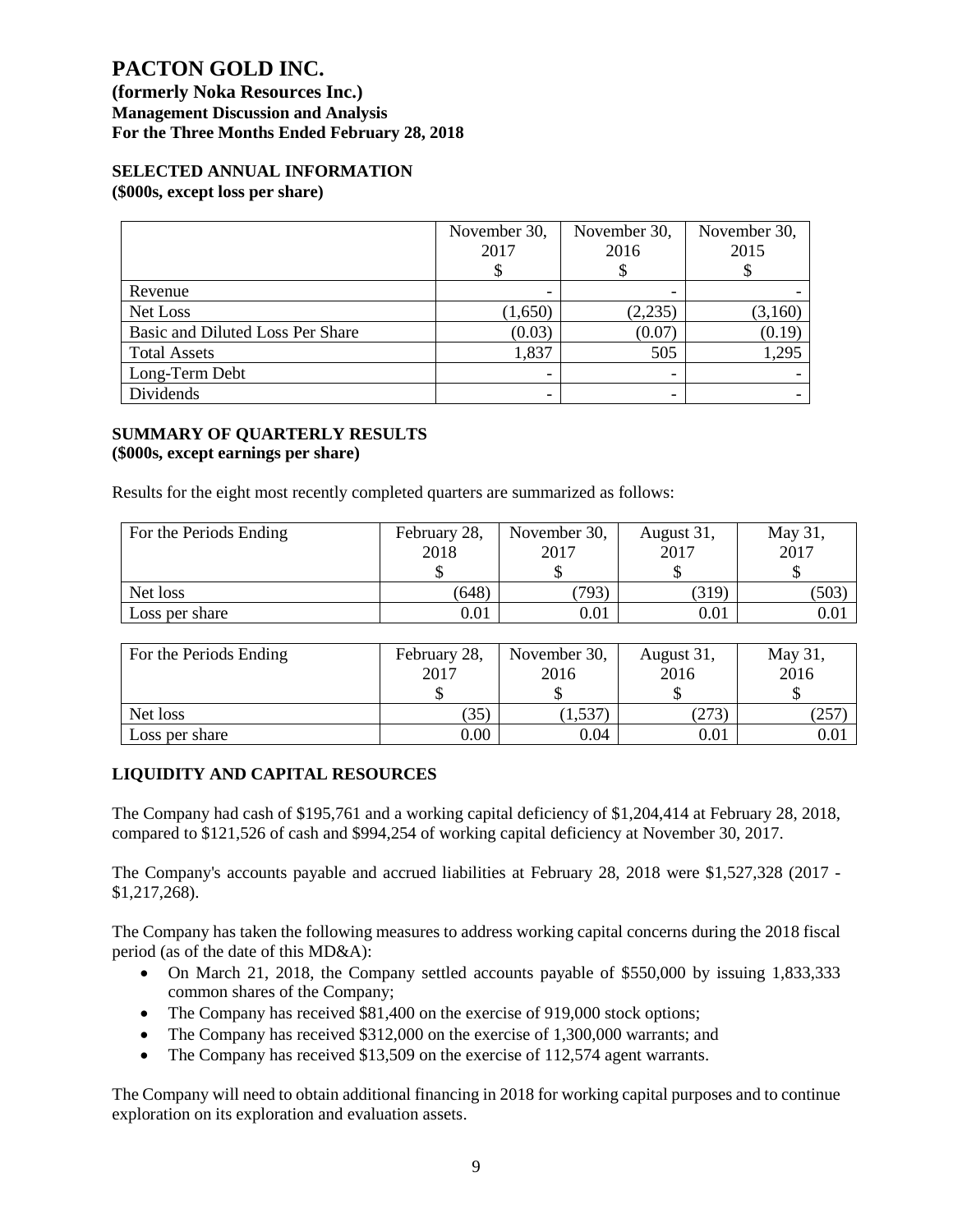**(formerly Noka Resources Inc.) Management Discussion and Analysis For the Three Months Ended February 28, 2018**

## **EVENTS SUBSEQUENT TO FEBRUARY 28, 2018**

a) On March 28, 2018, the Company acquired 100% of the issued and outstanding shares of CTTR Gold Pty. Ltd. ("CTTR"), an Australian proprietary limited company. CTTR holds applications to nine tenement licenses for a mineral property group in the Pilbara Region of Western Australia.

Under the terms of the share purchase agreement, the Company can acquire 100% of the issued and outstanding shares of CTTR by:

- Paying a \$25,000 non-refundable deposit (paid prior to February 28, 2018);
- Paying \$75,000 and issuing 916,666 common shares of the Company and 458,333 share purchase warrants, each warrant exercisable into one additional common share of the Company for a period of 18 months from the date of issue at a price of \$0.45, upon acceptance of the transaction by the TSX-V (issued on March 29, 2018); and
- Paying \$50,000 and issuing 416,666 common shares of the Company and 208,333 share purchase warrants, each warrant exercisable into one additional common share of the Company for a period of 18 months from the date of issue at a price to be determined at the date of grant, upon the grant of at least six exploration licenses.

A finder's fee of 156,250 common shares of the Company was paid in respect of the transaction.

- b) On March 21, 2018, the Company settled accounts payable of \$550,000 by issuing 1,833,333 common shares of the Company.
- c) On April 5, 2018, the Company entered into an LOI whereby the Company can earn up to an 80% interest in Arrow (Pilbara) Pty. Ltd. ("Arrow Pilbara"), an Australian proprietary limited exploration company. Arrow Pilbara holds two granted tenement licenses and two applications for licenses in the Pilbara Region of Western Australia.

Under the terms of the LOI, which will be formalized by a definitive agreement, the Company can earn a 51% ownership interest in Arrow Pilbara by paying a total of \$500,000 and issuing common shares valued at \$250,000. The Company has the option to earn a further 29% ownership interest in Arrow Pilbara by issuing common shares valued at \$250,000 and incurring \$500,000 in exploration expenditures on the Property within one year of all exploration licenses being granted.

A finder's fee will be payable in respect of the transaction pursuant to the policies of the TSX-V.

d) Subsequent to February 28, 2018, the Company received \$46,750 on the exercise of 550,000 stock options and \$60,000 on the exercise of 250,000 warrants.

## **TRANSACTIONS WITH RELATED PARTIES**

These amounts of key management compensation are included in the amounts shown on the statements of comprehensive loss and were incurred in the normal course of operations:

|                                                | <b>Three Months Ended</b><br><b>February 28, 2018</b> |        | <b>Three Months Ended</b><br><b>February 28, 2017</b> |       |
|------------------------------------------------|-------------------------------------------------------|--------|-------------------------------------------------------|-------|
| Short-term compensation (professional fees and |                                                       |        |                                                       |       |
| consulting fees)                               |                                                       | 42.500 |                                                       | 5.000 |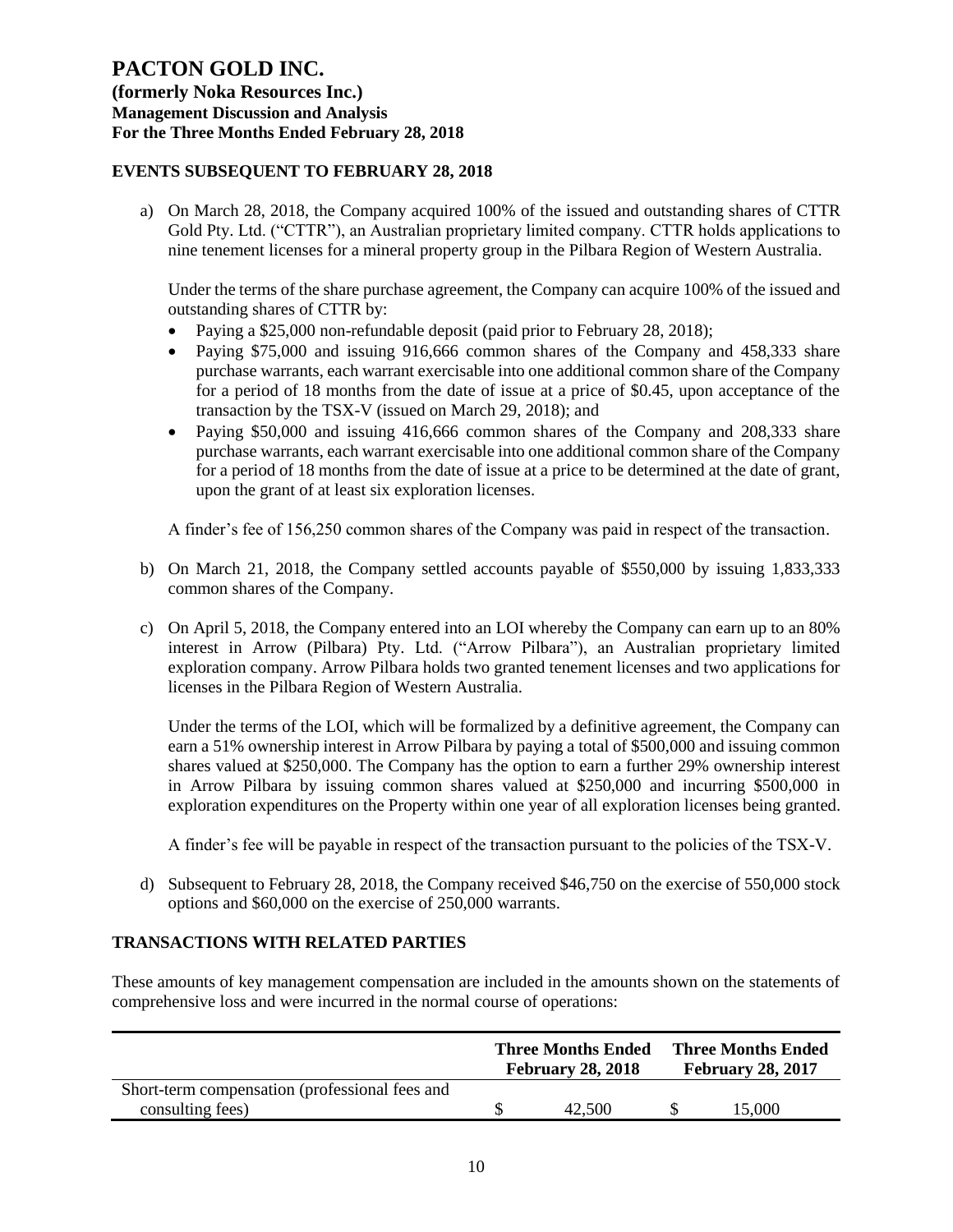## **(formerly Noka Resources Inc.) Management Discussion and Analysis For the Three Months Ended February 28, 2018**

Short-term compensation was paid or accrued as follows:

- \$22,500 (2017 \$7,500 in management fees) in consulting to a private company controlled by the CEO; and
- \$20,000 (2017 \$7,500) in professional fees to a private company in which the CFO is a director.

Transactions with related parties are included in the amounts shown on the condensed interim statements of comprehensive loss:

|                                              |  | <b>Three Months Ended</b><br><b>February 28, 2018</b> |  | <b>Three Months Ended</b><br><b>February 28, 2017</b> |  |
|----------------------------------------------|--|-------------------------------------------------------|--|-------------------------------------------------------|--|
| Related company with a common officer (rent) |  | 9.000                                                 |  | $\overline{\phantom{0}}$                              |  |

As at February 28, 2018, the Company has outstanding amounts payable to current and former officers and directors of the Company of \$106,000 (November 30, 2017 - \$61,375) for outstanding fees and expenses. The amounts payable are non-interest-bearing, uncollateralized and are repayable on demand.

As at February 28, 2018, the Company had payables of \$nil (November 30, 2017 - \$9,585) related to shared administrative expenses with a company related by common officers and directors.

## **COMMITMENTS**

The Company is obligated to make certain payments and issue shares in connection with the acquisition of its exploration and evaluation assets.

## **OFF-BALANCE SHEET ARRANGEMENTS**

The Company has not entered into any off-balance sheet arrangements.

## **FINANCIAL INSTRUMENTS**

Financial instruments are agreements between two parties that result in promises to pay or receive cash or equity instruments. The Company classifies its financial instruments as follows: cash is classified as financial assets at fair value through profit or loss; receivables, as loans and receivables; and accounts payable and accrued liabilities, as other financial liabilities, which are measured at amortized cost. The carrying values of these instruments approximate their fair values due to their short term to maturity.

The following table sets forth the Company's financial assets measured at fair value by levels within the fair value hierarchy:

| <b>February 28, 2018</b> | <b>Level 1</b> | <b>Level 2</b>           | Level 3  | <b>Total</b> |
|--------------------------|----------------|--------------------------|----------|--------------|
| Cash                     | \$195,761      | $\overline{\phantom{a}}$ | <b>S</b> | \$195,761    |
|                          |                |                          |          |              |
| <b>November 30, 2017</b> | <b>Level 1</b> | <b>Level 2</b>           | Level 3  | <b>Total</b> |
|                          |                |                          |          |              |
| Cash                     | 121,526        | $\overline{\phantom{a}}$ |          | 121,526      |

The Company has exposure to the following risks from its use of financial instruments:

• Credit risk: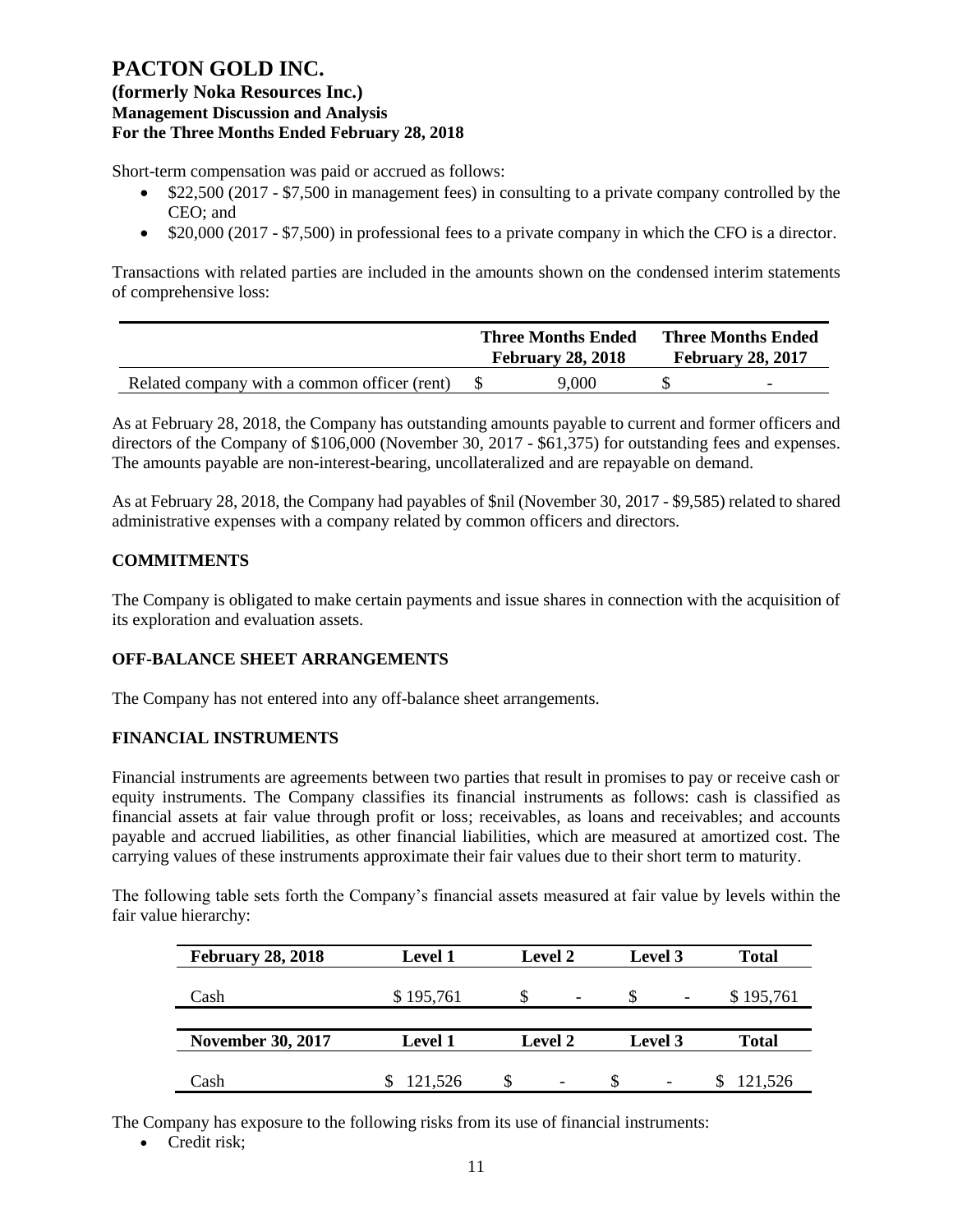**(formerly Noka Resources Inc.) Management Discussion and Analysis For the Three Months Ended February 28, 2018**

- Liquidity risk; and
- Market risk.

### Credit risk

Credit risk is the risk that one party to a financial instrument will cause a financial loss for the other party by failing to discharge an obligation. The Company manages credit risk, in respect of cash, by placing it at major Canadian financial institutions. The Company has minimal credit risk.

#### Liquidity risk

Liquidity risk is the risk that the Company will not be able to meet its financial obligations as they fall due. The Company's approach to managing liquidity is to ensure, as far as possible, that it will always have sufficient liquid funds to meet its liabilities when due, under both normal and stressed conditions, without incurring unacceptable losses or risking damage to the Company's reputation. The contractual financial liabilities of the Company as of February 28, 2018 equal \$1,527,328 (November 30, 2017 - \$1,217,268). All of the liabilities presented as accounts payable and accrued liabilities are due within 30 days of February 28, 2018. The cash available is not sufficient to meet the Company's financial obligations at period-end.

#### Market risk

Market risk is the risk that changes in market prices, such as foreign exchange rates and interest rates, will affect the Company's income or the value of its holdings of financial instruments. The objective of market risk management is to manage and control market risk exposures within acceptable parameters, while optimizing the return on capital.

- *i) Currency risk* The Company has no funds held in a foreign currency, and as a result is not exposed to significant currency risk on its financial instruments at period-end.
- *ii) Interest rate risk –* Interest rate risk is the risk that future cash flows will fluctuate as a result of changes in market interest rates. Interest earned on cash is at nominal interest rates, and therefore, the Company does not consider interest rate risk to be significant. The Company has no interest-bearing financial liabilities.
- *iii) Other price risk –* Other price risk is the risk that the fair value or future cash flows of a financial instrument will fluctuate due to changes in market prices, other than those arising from interest rate risk. The Company is not exposed to significant other price risk.

#### Capital management

The Company considers its capital to be comprised of shareholders' equity.

The Company manages the capital structure and makes adjustments to it in light of changes in economic conditions and the risk characteristics of the underlying assets. To maintain or adjust the capital structure, the Company may attempt to issue new shares. Although the Company has been successful at raising funds in the past through the issuance of capital stock, it is uncertain whether it will continue this method of financing due to the current difficult market conditions.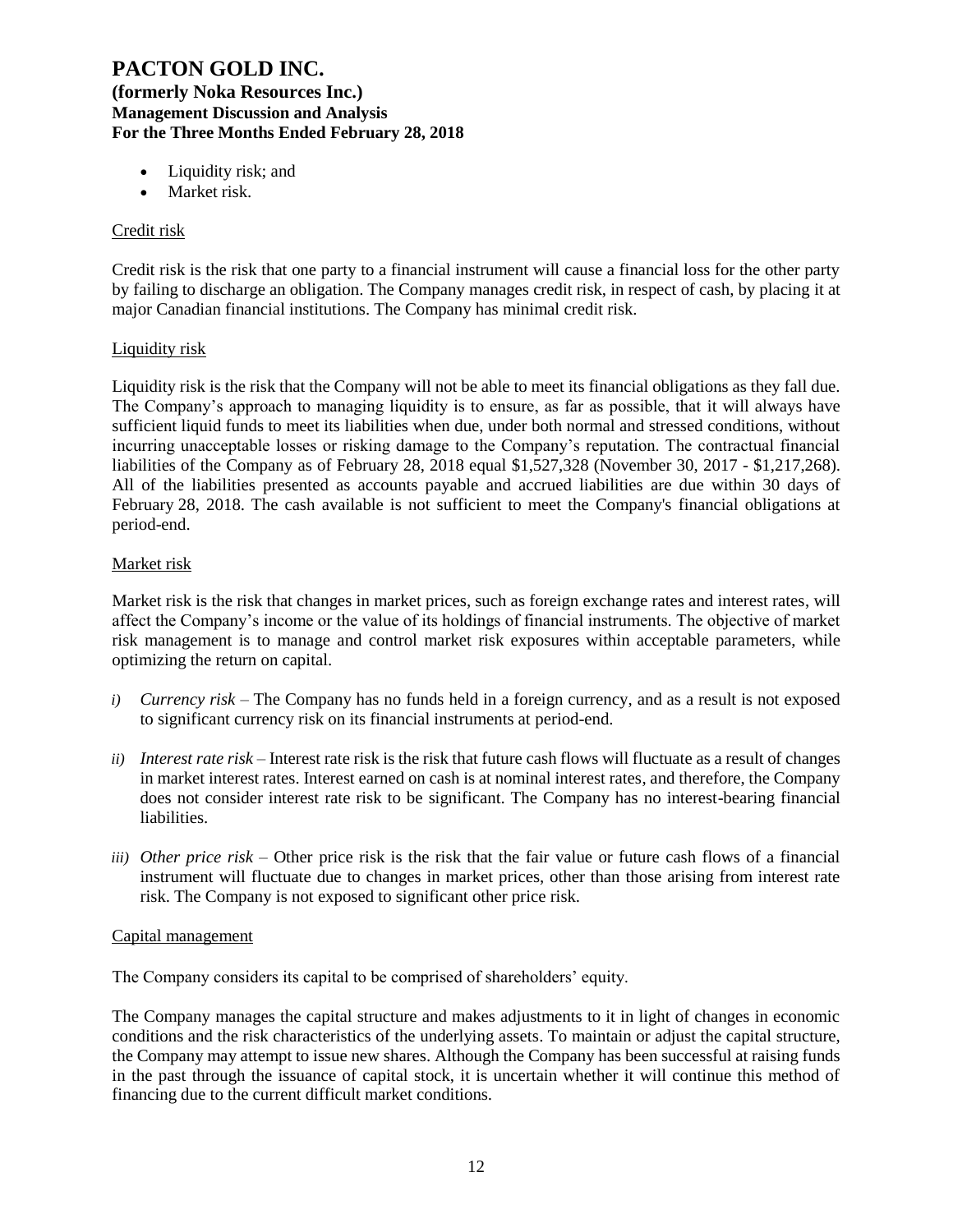In order to facilitate the management of its capital requirements, the Company prepares expenditure budgets that are updated as necessary depending on various factors, including successful capital deployment and general industry conditions.

Management reviews the capital structure on a regular basis to ensure that the above objectives are met. There have been no changes to the Company's approach to capital management during the three months ended February 28, 2018. The Company is not subject to externally imposed capital requirements.

#### **RISKS**

The Company, and the securities of the Company, should be considered a highly speculative investment. The following risk factors should be given special consideration when evaluating an investment in any of the Company's securities.

There are a number of outstanding securities and agreements pursuant to which common shares of the Company may be issued in the future. This will result in further dilution to the Company's shareholders.

The Company has a very limited history of operations, is in the early stage of development and has received no revenues other than insignificant interest revenues following its transition to a mineral exploration and development company. As such, the Company is subject to many risks common to such enterprises. There can be no assurance that the Company will be able to obtain adequate financing in the future or, if available, that the terms of such financing will be favourable. The Company does not anticipate paying any dividends in the near future.

Although the Company has taken steps to verify the title to mineral properties in which it has acquired an interest, no assurance whatsoever can be given that the Company's interests may not be challenged by third parties. If challenged, and if the challenge is sustained, it will have an adverse effect on the business of the Company. Title to mineral properties may be subject to unregistered prior agreements or transfers and may also be affected by undetected defects or the rights of indigenous peoples.

Environmental legislation is becoming increasingly stringent and costs and expenses of regulatory compliance are increasing. The impact of new and future environmental legislation on the Company's operations may cause additional expenses and restrictions. If the restrictions adversely affect the scope of exploration and development on the mineral properties, the potential for production on the properties may be diminished or negated.

The exploration of mineral properties involves significant risks, which even experience, knowledge and careful evaluation may not be able to avoid. The price of metals has fluctuated widely, particularly in recent years, as it is affected by numerous factors that are beyond the Company's control, including international economic and political trends, expectations of inflation or deflation, currency exchange fluctuations, interest rate fluctuations, global or regional consumptive patterns, speculative activities and increased production due to new extraction methods. The effect of these factors on the price of metals, and therefore the economic viability of the Company's interests in the mineral properties cannot be accurately predicted. Furthermore, changing conditions in the financial markets, and Canadian income tax legislation may have a direct impact on the Company's ability to raise funds for exploration expenditures. A drop in the availability of equity financings will likely impede spending. As a result of all these significant risks, it is quite possible that the Company may lose its investments in the Company's mineral property interests.